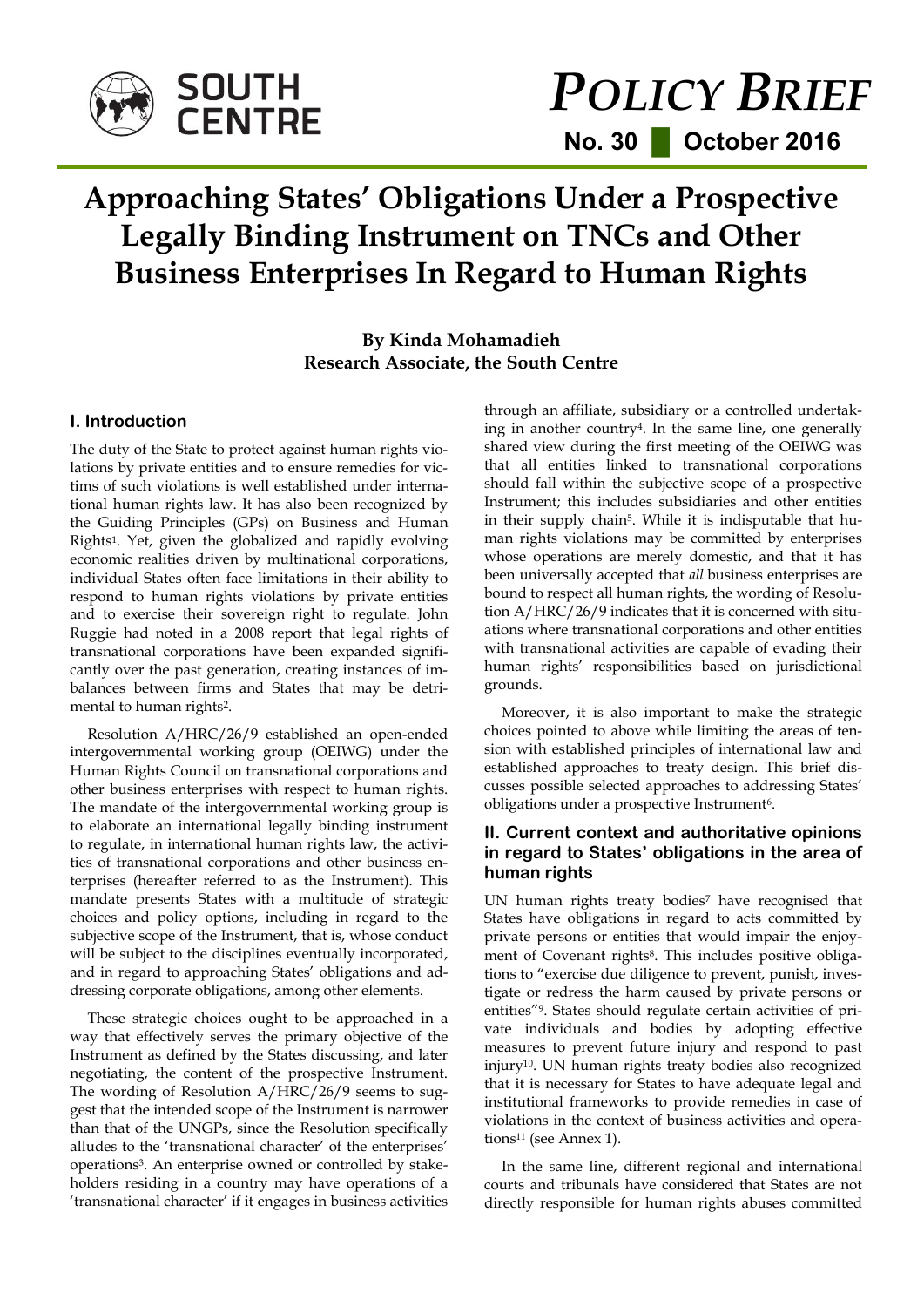by third parties, but that they can be responsible for failing to take available measures to prevent and punish the occurrence of such conducts<sup>12</sup> (see Annex 2). Thus, States' obligations *vis-à-vis* third parties are an obligation of conduct, rather than an obligation of result. It entails the duty of the State to comply with the expected conduct, including due diligence, as established in its international commitments13.

It is well established under international law that where a home State aids or assists a corporation in the commission of or in complicity in internationally wrongful acts, the State will incur international responsibility, at least where the aid or assistance contributed significantly to that act<sup>14</sup>. Some experts argue that such aid or assistance<sup>15</sup> could take place through providing loans, investment guarantees, or political risk insurance or protections under investment and trade treaties to corporations operating abroad16.

Furthermore, the State's obligation of due diligence has an extraterritorial dimension in terms of home State obligations to exercise due diligence in relation to the acts of corporations under its jurisdiction. In this regard, the UN human rights treaty bodies seem to have accepted that States cannot ignore the fact that they may influence situations outside their borders, even in the absence of territorial control, and that with this power comes responsibility<sup>17</sup> (see Annex 3). In this context, jurisdiction and territory are distinguished, whereby jurisdiction extends beyond territorial control to areas where a State has de jure or de facto effective control18.

## **III. A prospective Instrument as an additional tool of international cooperation**

The design of a prospective Instrument is expected to build on the large body of opinion and jurisprudence emerging from universal and regional systems of human rights, part of which is highlighted in this article. In doing so, a prospective Instrument could focus on clarifying the means and measures by which States could fulfil existing obligations and on addressing related gaps.

The clarification of States' obligations and related measures is expected to support States in encountering challenges they face in the protection of human rights in cases of corporate human rights abuses, particularly when facing an enterprise undertaking transnational conduct. Such cases cannot be addressed through domestic frameworks and mechanisms available to single States alone; they necessitate international cooperation.

Indeed, recent studies undertaken under the auspices of the Office of the High Commissioner for Human Rights have pointed out that two key problems presently contribute to undermining the ability of domestic legal regimes to effectively respond to cross-border cases concerning business involvement in human rights abuses. One is the "lack of clarity at international level as to the appropriate use of extraterritorial jurisdiction", which the report points out is a "significant source of legal uncertainty for both affected persons and business enterprises".

Another is the "lack of cooperation and coordination between interested States with respect to the investigation, prosecution and enforcement of cross-border cases"19.

A prospective Instrument could serve as an additional tool in the area of international cooperation to complement, not substitute, the domestic processes and to enable the exercise of sovereign rights to regulate. Accordingly, a prospective Instrument would complement the efforts undertaken to develop domestic legal systems, including through the work being done in some countries on action plans based on the Guiding Principles on Business and Human Rights<sup>20</sup>.

## **IV. Multiple possible approaches available for addressing State obligations under a prospective Instrument**

As noted in the opening of this brief, the mandate of Resolution A/HRC/26/9 presents States with a multitude of strategic choices and policy options. Each would have different implications, including in terms of complexity, effectiveness, political acceptance, and interface with the domestic legal frameworks.

For example, States could choose to establish under a prospective Instrument an obligation on State Parties to adopt certain measures in order to ensure that national legislation and remedy mechanisms cover conducts of corporations that can be identified as crimes, and other types of conduct that can be sanctioned through civil and administrative means. States could also choose to focus on clarifying the content of States' duty to protect human rights by regulating transnational conduct of corporations, including clarifying extraterritorial obligations of States under human rights law. Another element that could be considered is establishing an obligation on States to adopt national action plans or strategies on business and human rights and to report on the progress made in this regard. Other elements could include focusing on clarifying the grounds for international cooperation among States in facilitating the handling of corporate violations of human rights, including in investigation of cases, making resources available for victims to pursue a remedy, and recognition and enforcement of judgements in favor of victims. A further element that States could consider under a prospective Instrument could be to subject transnational corporations under their jurisdiction to a monitoring mechanism and to the jurisdiction of an international mechanism, which would be operationalized in cases where remedy could not be attained under national mechanisms.

These possibilities are neither exhaustive nor exclusive. Each of these propositions could form a focus for a prospective Instrument or one of the elements to be considered in the design of a prospective Instrument, among a multitude of other elements. The approach to these elements is also linked to the treaty design choices to be made by the negotiating Parties. This includes whether the negotiating Parties will choose the prescriptive approach of explicitly defining standards to be reflected in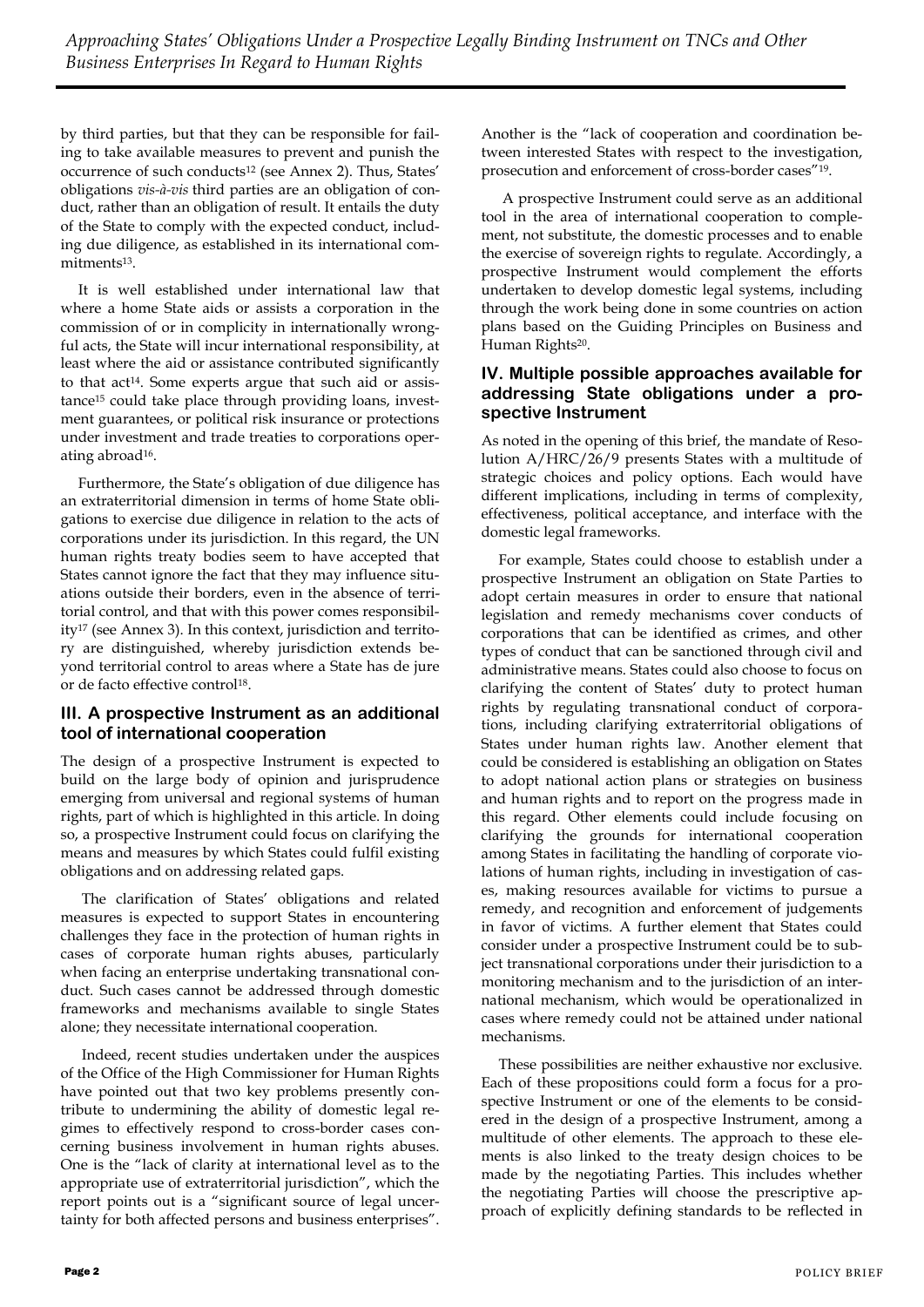the domestic law of States Parties to the Instrument, or whether they will focus on defining objectives to be achieved, leaving States leeway to choose different methods for implementing their obligations. Some of the elements mentioned in this section are discussed below.

#### **a. Discussing selected possible approaches: Obligation to ensure certain requirements under national legislation**

One option available to States is establishing an obligation on State Parties to a prospective Instrument to ensure that national legislation and remedy mechanisms cover corporate conduct that would be considered a violation under criminal, civil or administrative rules. Accordingly, the measures will be defined under national laws, but controlled by the international Instrument. Such an approach would allow for achieving a certain level of convergence among jurisdictions in terms of how they address corporate conduct and liability while allowing for certain flexibility that attends to national legal practices. Such an approach could include a stipulation that home States of corporations set an obligation on their nationals to comply with certain norms wherever they operate<sup>21</sup>.

This approach would fall within the accepted traditional norm for treaty making. Indeed, in most cases, international law regulates corporate conduct indirectly, through requiring States to enact and enforce regulation applicable to corporations. These instruments impose on the State the obligation to regulate the private actors. Private parties will then incur obligations by virtue of the domestic laws that give domestic legal force to the rights and obligations contemplated by the treaty. One example in this regard is 'The Protocol to the Convention on the Rights of the Child on Sale of Children, Child Prostitution and Child Pornography'22, which provides for the obligation of States to introduce legislation establishing certain conducts as criminal offences, and also provides for States to establish the liability of legal persons for these offences, subject to the legal principles of the State party23.

#### **b. Discussing selected possible approaches: Clarifying extraterritorial obligations of States under human rights law**

Addressing extraterritorial obligations (ETOs) of States in relation to the conduct of corporations under a prospective Instrument would be a core enabler of an effective treaty that would fill gaps in the current international legal order, which often hinders victims' access to effective remedies.

As noted above, a project on accountability and remedy for victims of business-related human rights abuse under the auspices of the United Nations High Commissioner for Human Rights and related reports (April 2016)<sup>24</sup> provides that "lack of clarity at international level as to the appropriate use of extraterritorial jurisdiction", is a "significant source of legal uncertainty for

both affected persons and business enterprises" and undermines the ability of domestic legal regimes to respond effectively to cross-border cases concerning business involvement in human rights abuses<sup>25</sup>. A report resulting from the project notes that "…while there is international consensus as to when States can exercise extraterritorial jurisdiction in business and human rights cases, there is less clarity as to the circumstances in which they should or must exercise such jurisdiction"26. It adds that "some international treaty bodies have recommended that home States take steps to prevent and/or punish abuse abroad by business enterprises domiciled within their respective jurisdictions.

Extraterritorial jurisdiction could entail<sup>28</sup> prescriptive or legislative jurisdiction, which concerns the ability of States to prescribe laws for actors and conduct abroad; adjudicative or judicial jurisdiction, which concerns the ability of courts to hear, adjudicate and resolve disputes with a foreign element; and enforcement jurisdiction, which concerns the ability of States to ensure that their laws are complied with, for example through investigating a case, making an arrest, or using its police or prosecutor's office.

The discussion of ETOs will ultimately grapple with queries regarding the potential implications on sovereign domestic affairs as well as the approaches to exercise extraterritorial jurisdiction and the related legal bases for that. Olivier De Schutter, former Special Rapporteur on the right to food, notes that "[i]f the adoption by the State of origin of the investor of extra-territorial regulations in fact facilitates the role of the host State in regulating the investor, then ensuring that the investment will contribute to human development and will benefit local communities enhances rather than restricts the exercise by the host State of its sovereignty"29.

It is worth highlighting that in several areas of law, there is substantial State practice of extending national law to regulate the conduct of corporate nationals operating extraterritorially through foreign subsidiaries, such as in areas of competition law, shareholder and consumer protection, and tax<sup>30</sup>. Overall, there are no controversial perspectives or doubts on States' extraterritorial jurisdiction over their own companies.

According to the Maastricht principles<sup>31</sup>, which constitute an international expert opinion restating human rights law on ETOs, the scope of extraterritorial jurisdiction of a State encompasses: a) situations over which it *exercises authority or effective control*, whether or not such control is exercised in accordance with international law; b) situations over which State acts or omissions bring about *foreseeable effects* on the enjoyment of economic, social and cultural rights, whether within or outside its territory; c) situations in which the State, acting separately or jointly, whether through its executive, legislative or judicial branches, *is in a position to exercise decisive influence* or to take measures to realize economic, social and cultural rights extraterritorially, in accordance with international law.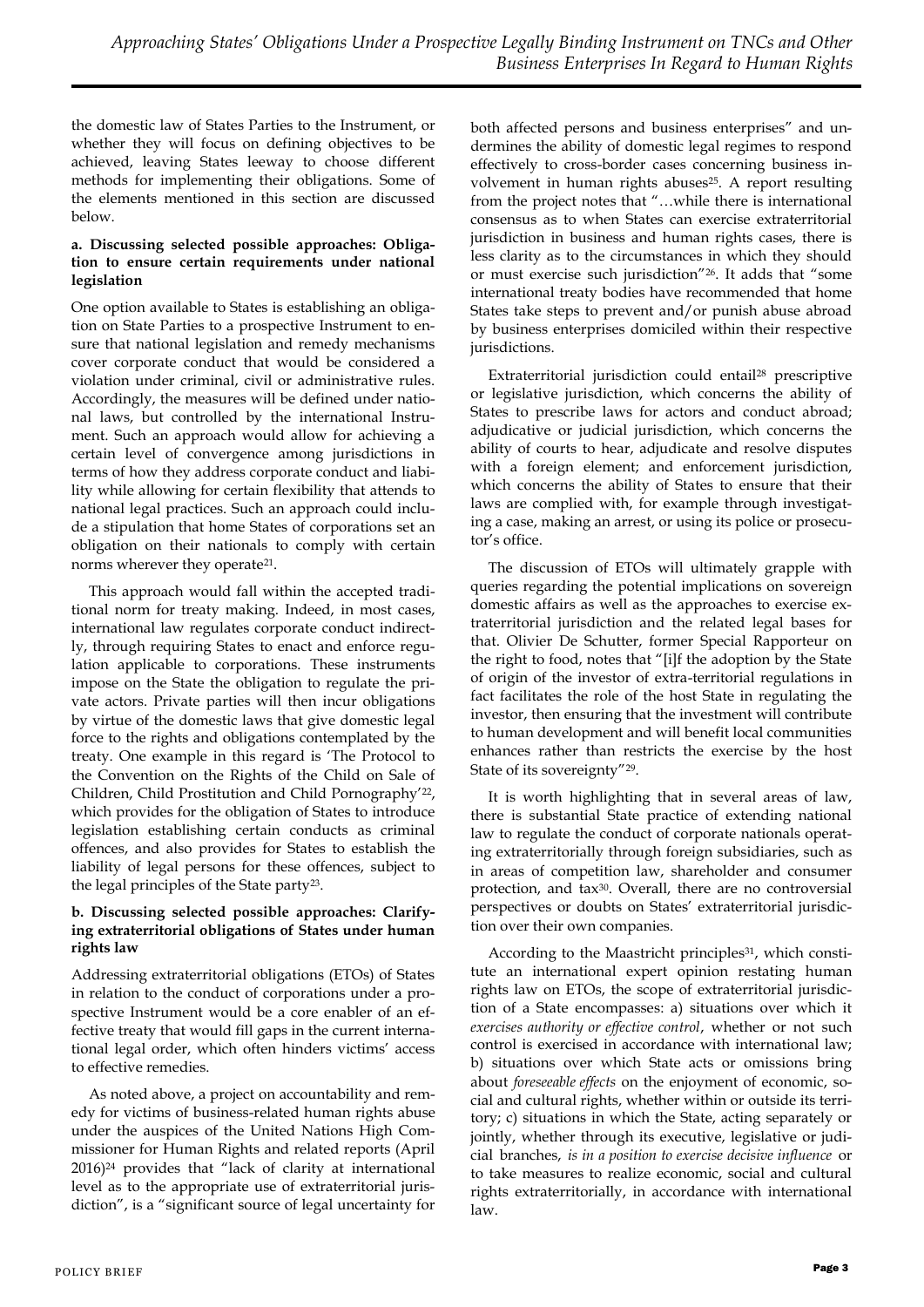In the debate about the bases to exercise extraterritorial jurisdiction in the field of human rights, "domestic measures with extraterritorial implications" are differentiated from "direct extra-territorial jurisdiction". For example, domestic measures with extraterritorial implications would require that a company domiciled in the forum jurisdiction has to supervise a foreign subsidiary or contractor. These measures thus deal with the action or inaction of the company at home, which could have effects in other countries<sup>32</sup>. The project on accountability and remedy for victims of business-related human rights abuse under the auspices of the United Nations High Commissioner for Human Rights and related reports highlights that "lack of coordination between States with respect to the use of domestic measures with extraterritorial implications can undermine the efforts of regulatory and domestic law enforcement bodies with respect to the prevention, detection and investigation of cross-border cases of business involvement in human rights abuses"33. Direct extra-territorial jurisdiction entails exercising the State's extraterritorial obligations under human rights law through direct jurisdiction over the foreign subsidiary or parties contracted by the corporation holding the nationality of that State. The level of intrusiveness in regard to sovereignty issues is also differentiated between these two approaches, with the latter approach imposing deeper challenges to sovereignty-related issues.

A prospective Instrument could address extraterritorial jurisdiction through clarifying two crucial elements; the home states' responsibility to impose on parent corporations an obligation to comply with certain norms wherever they operate34, and the jurisdiction of courts in the home State of a corporation over cases brought by victims of human rights abuse done in the host State of the corporation. This would help in overcoming difficulties facing victims of corporate human rights abuse by enabling litigation to take place in alternative jurisdictions, such as the home State of the corporation. Exercising extraterritorial jurisdiction as suggested here does not exclude the courts of the host State to exercise jurisdiction. However, 'positive conflicts of jurisdiction' may occur as a result whereby both the 'home State' and the 'host State' seek to control the activities of the transnational corporation35. Some may argue that such situation run the risk of imposing conflicting requirements of multiple jurisdictions on the corporation. These issues could be addressed and clarified under a prospective Instrument.

It is worth noting that European Union Members States have taken steps towards clarifying the obligation of home States in terms of recognizing the jurisdiction of their national courts when civil claims are filed against persons (including corporations) domiciled on their territory, wherever the damage has occurred and whatever the nationality or the place of claimants' residence<sup>36</sup>. Thus, the doctrine of 'forum non conveniens'<sup>37</sup> is not available in cases involving European Union defendants (including companies)38. Indeed, Council Regulation (EC) No 44/2001 of 22 December 2000 on jurisdiction and the recognition and enforcement of judgements in civil and

commercial matters, replacing the Brussels Convention<sup>39</sup>, carried forward a rule positing jurisdiction in the Member State where the defendant is domiciled<sup>40</sup>. In this regard, the European Court of Justice (ECJ) decision in Owusu v. Jackson (2005) has clarified that the doctrine of forum 'non conveniens' is incompatible with the regime established under Regulation 44/2001<sup>41</sup>, thus leaving no doubt in this regard. Abolition of forum 'non conveniens' in the European Member States embodies an attempt to ensure that their legal systems allow the bringing of court actions before their domestic courts relating to the liability of corporations operating abroad.

Clarifying extraterritorial jurisdiction could be built on the opinions of authoritative UN human rights bodies (see Annex 3) as well as emerging State practice.

#### **c. Discussing selected possible approaches: Clarifying international cooperation among States in regard to investigation, recognition and enforcement**

Victims of corporate human rights abuse often face a set of hurdles at the stage of preparing to bring a case as well as after a judgment is given, which often leads to undermining or blocking the way towards access to remedy and justice42. A study of barriers to access to judicial remedy (which focused on the US, Canada and Europe) indicated that among the barriers victims face are difficulties in investigating and gathering evidence for such claims, the costs of bringing transnational litigation in Europe and North America (including costs associated with gathering evidence in a foreign State, the availability of legal and technical experts, and the length of litigation time)43. Moreover, the study noted that barriers include the ability to enforce a judgement in favor of the victims when the litigation includes assets located outside the forum State's jurisdiction<sup>44</sup>.

Furthermore, as noted above, one of the key problems identified as presently undermining the ability of domestic legal regimes to respond effectively to cross-border cases concerning business involvement in human rights abuses is "lack of cooperation and coordination between interested States with respect to the investigation, prosecution and enforcement of cross-border cases"45. "This lack of international cooperation and coordination has had negative effects on access to remedy in a number of individual cross-border cases, for instance by hampering the ability of prosecutors to act on some complaints, by adding to the costs and procedural complexity of crossborder cases, and by introducing delays that have significantly reduced the likelihood of a successful prosecution"46.

States have entered into a range of international treaties on these matters particularly because such mutual assistance cannot be effective without developing the needed legal instruments. The existing instruments are often regional or bilateral. For example, the "European Convention on Mutual Assistance in Criminal Matters" (Strasbourg,  $20.IV.1959$ )<sup>47</sup> is designed with the understanding that "the adoption of common rules in the field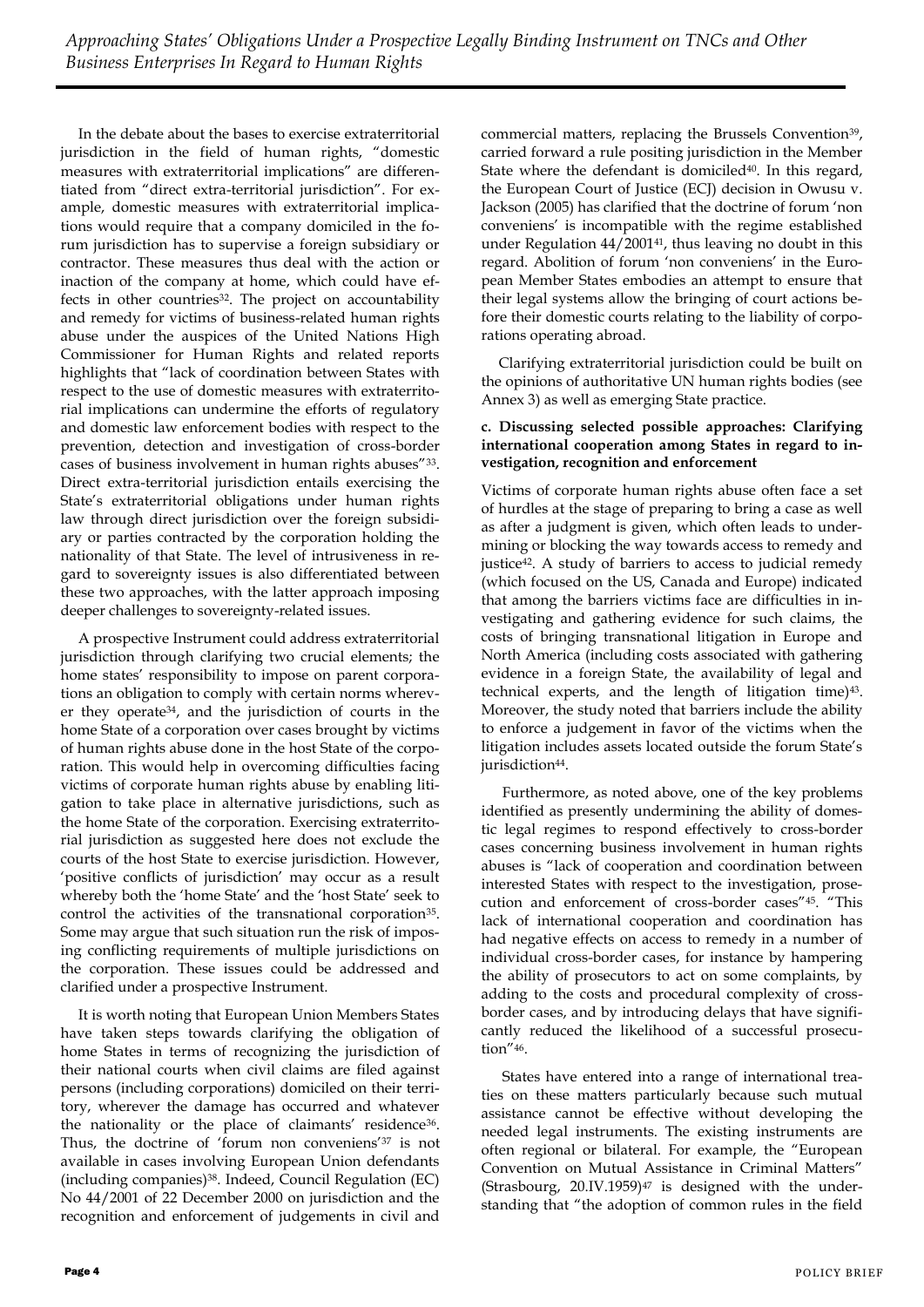of mutual assistance in criminal matters will contribute to the attainment of [the] aim [of greater unity among its members]"48.

In regard to recognition and enforcement of foreign judgements, differences are vast among countries<sup>49</sup>. Some countries do not enforce foreign judgments in the absence of a treaty (i.e. Netherlands and some Scandinavian countries)<sup>50</sup>. In the absence of treaty commitments, countries are under no obligation to recognize and/or enforce foreign judgments and State practice in this area is not considered specific enough to create rules of customary international law<sup>51</sup>. Within this context, recognition and enforcement treaties shift the basis from the unsure grounds, such as comity<sup>52</sup>, to legal rules. Treaties also provide firm basis for reciprocity among Member States to the treaty and clarify the scope of the recognizable judgments.

The European Member States have adopted the Brussels Convention of 27 September 1968 on Jurisdiction and the Enforcement of Judgments in Civil and Commercial Matters<sup>53</sup>, with the objective of "strengthen(ing) in their territories the legal protection of persons…", while recognizing that "it is necessary for this purpose to determine the international jurisdiction of the courts, to facilitate recognition, and to introduce an expeditious procedure for securing the enforcement of judgments, authentic instruments and court settlements" (see preamble of the convention). The Lugano Convention of 30 October 2007 on Jurisdiction and the Enforcement of Judgments in Civil and Commercial Matters (preceded by the Lugano Convention 1988) extended the objectives and principles of the Brussels Convention to EFTA states<sup>54</sup> beyond just member states of the European Economic Community<sup>55</sup>. Council Regulation (EC) No 44/2001 of 22 December 2000 on Jurisdiction and the Recognition and Enforcement of Judgments in Civil and Commercial Matters (Brussels Regulation) is substantively the same as the Brussels Convention (as regard recognition and enforcement). Unlike the Convention, the regulation has direct effect in domestic law and need not be implemented by local legislation, thus making it more reliably and uniformly applicable throughout the EU Member States<sup>56</sup>. A regulation also has primacy over domestic laws, thus legislation contrary to the spirit and purpose of the Brussels Regulation would be disregarded by local courts<sup>57</sup>.

The Inter-American Convention on Extraterritorial Validity of Foreign Judgments and Arbitral Awards (Montevideo Convention) was adopted in 1979 and entered into force in 198058. It was drafted with a view that "the administration of justice in the American States requires their mutual cooperation for the purpose of ensuring the extraterritorial validity of judgments and arbitral awards rendered in their respective territorial jurisdictions" (see Preamble of the Convention).

In the international arbitration sphere, the New

York Convention on the Recognition and Enforcement of Foreign Arbitral Awards (1958)<sup>59</sup> is considered a successful model in the field of commercial arbitration that enables the effective functioning of the investor-State dispute settlement under investment treaty rules, which is available to multinational corporations in their capacity as foreign investors. Under this Convention, State Parties give the possibility for any investor with an investor-state dispute settlement award in his favor to initiate enforcement proceedings in various jurisdictions party to the New York Convention where there are attachable assets of the sovereign involved in the case. With similar purposes, the Inter-American Convention on International Commercial Arbitration, also known as the 'Panama Convention', was adopted in 1975 and entered into force in 1976.<sup>60</sup>

Furthermore, the Hague Convention on Choice of Court Agreements, which was concluded in 2005 and entered into force in 201561, aims at ensuring effectiveness of 'forum selection clauses' or 'jurisdiction clauses' between parties to international commercial transactions<sup>62</sup>. As noted by the International Chamber of Commerce, this instrument promotes legal certainty for cross-border business and creates a climate more favourable to international trade and investment<sup>63</sup>. The Convention applies to choice of court agreements in civil or commercial matters, and excludes consumer and employment contracts, family matters, tort or delict claims for damage to tangible property that do not arise from a contractual relationship, marine pollution and related issues, anti-trust (competition) matters, among other issues that are usually covered by more specific rules. The Convention on the Recognition and Enforcement of Foreign Judgments in Civil and Commercial Matters (of 1 February 1971)<sup>64</sup> establishes common provisions on mutual recognition and enforcement of judicial decisions among its State Parties.

Addressing elements of cross border cooperation in regard to investigation, prosecution and recognition and enforcement of judgements under a multilateral binding instrument could potentially tackle some of the most complex hurdles faced by victims of corporate human rights abuse in an endeavor to raise a case or enforce a judgment against a transnational corporation. There are multiple models at the regional and multilateral levels, as illustrated above, which could serve as reference in this regard.

## **V. Concluding remarks**

The brief attempted to highlight some of the areas that are decisive in regard to access to remedy by victims of corporate human rights abuse. States could cooperate towards filling such gaps in the international legal order that cannot be effectively covered through action at the level of domestic legal systems alone. These include clarification of States' extraterritorial obligations, ensuring certain requirements under national legislation in regard to the conduct and liability of corporations, and cooperation in regard to investigation, recognition and enforcement.

Developing the legal framework with a view towards adapting to the economic reality of corporations requires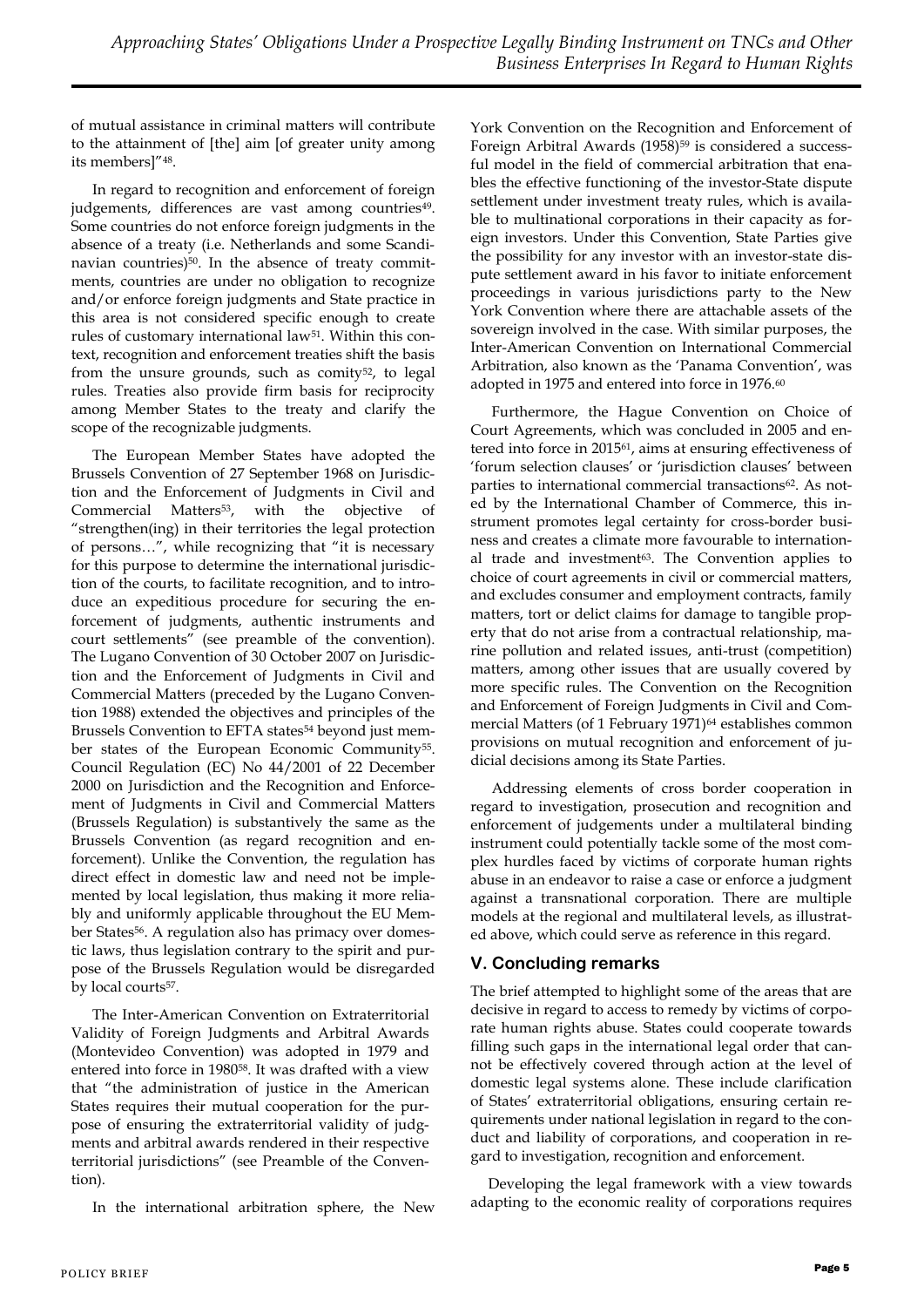considerations and changes on both sides of the corporate chain, including in home and host States. In such a context, a prospective legally binding Instrument could be an additional means under international cooperation to support States in fulfilling their obligations, through ensuring that corporations cannot maneuver jurisdictional limitations to avoid liability. It would thus complement the domestic processes, mechanisms and legal frameworks available to States and victims.

## **Annexes:**

## **Annex 1: Opinions by UN Human Rights Treaty Bodies in Regard to States' Obligations (emphasis added)**

**General Comment 31 of the Human Rights Committee on the Nature of the General Legal Obligation on States Parties to the International Covenant on Civil and Political Rights CCPR (2004)** provided: "the positive obligation on state Parties to ensure Covenant rights will only be fully discharged if individuals are protected by the State, *not just against violations of Covenant rights by its agents, but also against acts committed by private persons or entities*…there may be …violations by states Parties of those rights, as a result of *states Parties' permitting or failing…to exercise due diligence to prevent, punish, investigate* or redress the harm caused by such acts by private persons or entities"65.

**Committee on the Elimination of Discrimination against Women, General Recommendation 19 (1992)**: "Under general international law and specific human rights Covenants, States may also be *responsible for private acts if they fail to act with due diligence to prevent violations of rights or to investigate and punish such acts of violence, and for providing compensation*"66.

**Committee on Economic, Social, and Cultural rights, General omment 12 on the Right to food (1999)** provided that "violations of the right to food can occur through the direct action of States or other entities insufficiently regulated by States" and "as part of their obligations to protect people's resource base for food, *States parties should take appropriate steps to ensure that activities of the private business sector and civil society are in conformity with the right to food*"67.

## **Annex 2: Opinions by Regional Human Rights Courts on State's Obligations (emphasis added)**

**The European Court of Human Rights (ECHR)** considered that the State's international responsibility *"may arise from a failure to regulate private industry*"<sup>68</sup> (in the *Fadeyeva v. Rusia* case (2005)). The case involved environmental and health damage produced by a privatized iron smelter located in a highly inhabited village in Russia. The fact

that the iron smelter was private-owned led the Court to consider that "the Russian Federation cannot be said to have directly interfered with the applicant's private life or home", but that the possibility of the authorities to "evaluate the pollution hazards and to take adequate measures to prevent or reduce them […] shows a *sufficient nexus* between the pollutant emissions and the State *to raise an issue of the State's positive obligation under Article 8 of the Convention* (European Convention on Human Rights)".

**The Inter-American Court of Human Rights** recognised that states have the *duty to take reasonable steps to prevent human rights violations and to carry out serious investigation of violations committed within its jurisdiction*<sup>69</sup> (*Velásquez Rodríguez v. Honduras)*. The *Velásquez Rodríguez v. Honduras* case involved the enforced disappearance of a Honduras national allegedly by agents of the state. Nevertheless, the act was committed by individuals wearing civilian clothes and without any official identification. The fact that the actual kidnapping and disappearance could not be directly allocated to the state compelled the Court to establish that "*An illegal act which violates human rights and which is initially not directly imputable to a State (for example, because it is the act of a private person or because the person responsible has not been identified) can lead to international responsibility of the State, not because of the act itself, but because of the lack of due diligence* to prevent the violation or to respond to it as required by the Convention"70.

**The African Commission on Human and Peoples' Rights71**, in a case<sup>72</sup> regarding practices in oil extraction in Ogoniland, including concerning violations of economic and social rights under the African Charter on Human and Peoples' Rights (1981), perpetrated by both public and private actors. Nigeria and Shell Petroleum were involved in an oil consortium whose operations cased serious environmental degradation in the land of the Ogoni people. The African Commission on Human and Peoples' Rights states that "*the State is obliged to protect right-holders against other subjects by legislation and provision of effective remedies*". The Commission held that the *duty to protect requires "the State to take measures to protect beneficiaries of the protected rights against political, economic and social interferences. Protection generally entails the creation and maintenance of an atmosphere or framework by an effective interplay of law and regulations so that individuals will be able to freely realise their rights and freedoms*".

The **African Charter of Human and Peoples' rights** specifies in Article 1 that the states parties shall not only recognize the rights, duties and freedoms adopted by the Charter, but they should also "*undertake …measures to give effect to them*", in other words if a state neglects to ensure the rights in the African Charter, this may constitute a violation even if the State or its agents are not the immediate cause of the violations73.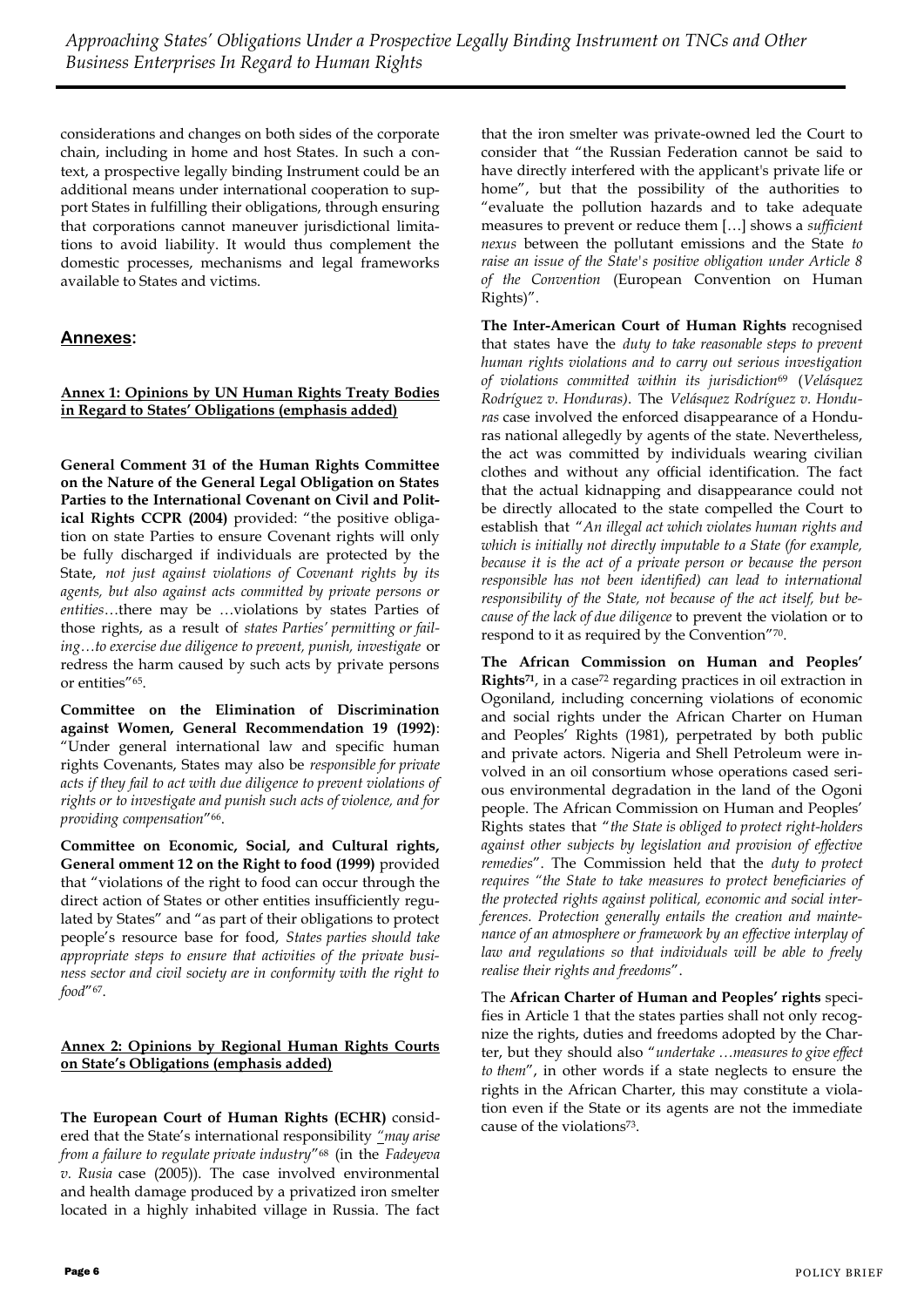#### **Annex 3: Opinions by UN Treaty Bodies and Regional Courts on Extraterritorial Obligations of States (emphasis added)**

**The UN Human Rights Committee** provided that: "a State party must respect and ensure the rights laid down in the International Covenant on Civil and Political Rights to anyone *within its power or effective control*….even if not situated within the territory of the State Party…and regardless of the circumstances in which such power or effective control was obtained".

**The Committee on Economic, Social and Cultural Rights General Comment No. 14 (2000) on the right to highest attainable standard of health (Art. 12 of the UNCESCR)<sup>75</sup>** provided that: "States parties have to respect the enjoyment of the right to health in other countries, and prevent third parties from violating the right in other countries *if they are able to influence these third parties by way of legal or political means*, in accordance with the Charter of the United Nations and applicable international law".

**The Committee on the Rights of the Child<sup>76</sup> in General Comment 16** explains that: Home States have obligations to respect, protect and fulfil children's rights in the context of businesses' extra-territorial activities and operations provided that there is a *reasonable link* between the State and the conduct concerned, namely where the enterprises have center of activity, are registered or domiciled or have their main place of business or substantial business activities in the State77. The Committee proposes measures for states to prevent harm abroad, such as making public finance and other public support conditional on carrying out a process to identify, prevent or mitigate any negative impacts on children's rights in their overseas operations, taking into account the prior record of business enterprises for the same purposes; ensuring that state agencies such as export credit agencies take steps to identify, prevent and mitigate adverse impacts of projects they support.

**The Committee on Economic, Social, and Cultural Rights<sup>78</sup>** provided that: States should take steps to "prevent human rights contraventions abroad by corporations *which have their main seat in their jurisdiction*, without infringing the sovereignty or diminishing the obligations of host states under the Covenant."

**The Inter-American Commission of Human Rights** provides that reference to 'any persons subject to [a state's] jurisdiction' under Article 1 of the American Convention of Human Rights refers to "*conduct with an extraterritorial locus where the person concerned is present in the territory of one state, but subject to the control of another state - usually through the acts of the latter's agents abroad.* In principle, the inquiry turns not on the presumed victim's nationality or presence within a particular geographic area, but on whether, under the specific circumstances, the State observed the rights of a person subject to its authority and control".

### **Endnotes:**

<sup>1</sup>The Guiding Principles provided that "States must protect against human rights abuse within their territory and/or jurisdiction by third parties, including business enterprises. This requires taking appropriate steps to prevent, investigate, punish and redress such abuse through effective policies, legislation, regulations and adjudication" and "States should set out clearly the expectation that all business enterprises domiciled in their territory and/or jurisdiction respect human rights throughout their operations" (see Foundational Principles 1 & 2), available at: [http://www.ohchr.org/Documents/Publications/](http://www.ohchr.org/Documents/Publications/GuidingPrinciplesBusinessHR_EN.pdf) [GuidingPrinciplesBusinessHR\\_EN.pdf](http://www.ohchr.org/Documents/Publications/GuidingPrinciplesBusinessHR_EN.pdf) (accessed on 11.7.2016).

2 See: A/HRC/8/5, page 5, [http://www.reports-and](http://www.reports-and-materials.org/sites/default/files/reports-and-materials/Ruggie-report-7-Apr-2008.pdf)[materials.org/sites/default/files/reports-and-materials/Ruggie](http://www.reports-and-materials.org/sites/default/files/reports-and-materials/Ruggie-report-7-Apr-2008.pdf)[report-7-Apr-2008.pdf](http://www.reports-and-materials.org/sites/default/files/reports-and-materials/Ruggie-report-7-Apr-2008.pdf) .

<sup>3</sup>See: Carlos Correa (2016), "Scope of the Proposed International Legally Binding Instrument on Transnational Corporations and Other Business Enterprises with Respect to Human Rights", South Centre Policy Brief 28, available at: <https://www.southcentre.int/policy-brief-28-september-2016/> .

#### <sup>4</sup>Ibid.

<sup>5</sup>See: South Centre South Bulletin Issues 87-88 entitled "Business and Human Rights: Commencing discussions on a legally binding instrument", available at: https://www.southcentre.int/south-bulletin-87-88-23 november-2015/.

<sup>6</sup>This brief is based on a presentation by the author during the first meeting of the open-ended inter-governmental working group established by Resolution A/HRC/26/9 (6-10 July 2015) and material prepared by the South Centre team working on following the process of Resolution A/HRC/26/9.

<sup>7</sup>See for example: Human Rights Committee, General Comment 35 and General Comment 27; and Committee on the Rights of the Child, General Comment 16.

<sup>8</sup>UN Doc CCPR/C/21/Rev.1/Add. 13 (2004), par. 8. General Comment 31 of the Human Rights Committee on the Nature of the General Legal Obligation on States Parties to the International Covenant on Civil and Political Rights (CCPR).

<sup>9</sup> UN Doc CCPR/C/21/Rev.1/Add. 13 (2004), par. 8. provides the following: The article 2, paragraph 1, obligations are binding on States [Parties] and do not, as such, have direct horizontal effect as a matter of international law. The Covenant cannot be viewed as a substitute for domestic criminal or civil law. However the positive obligations on States Parties to ensure Covenant rights will only be fully discharged if individuals are protected by the State, not just against violations of Covenant rights by its agents, but also against acts committed by private persons or entities that would impair the enjoyment of Covenant rights in so far as they are amenable to application between private persons or entities. There may be circumstances in which a failure to ensure Covenant rights as required by article 2 would give rise to violations by States Parties of those rights, as a result of States Parties' permitting or failing to take appropriate measures or to exercise due diligence to prevent, punish, investigate or redress the harm caused by such acts by private persons or entities. States are reminded of the interrelationship between the positive obligations imposed under article 2 and the need to provide effective remedies in the event of breach under article 2, paragraph 3. The Covenant itself envisages in some articles certain areas where there are positive obligations on States Parties to address the activities of private persons or entities.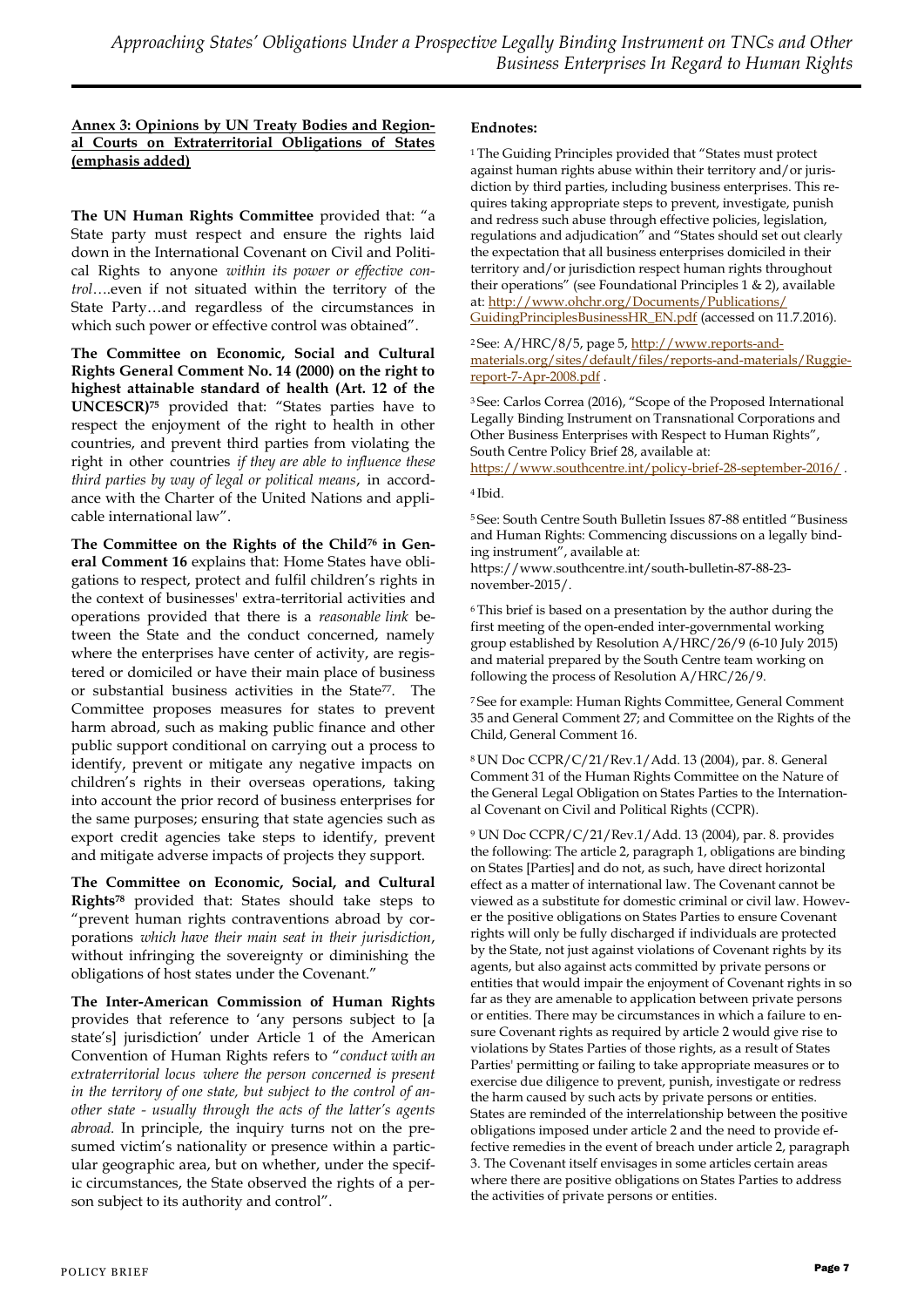<sup>10</sup>See: Human Rights Committee, General Comment 35, UN Doc. CCPR/C/GC/35 (2014), para. 9; General Comment 27, UN Doc. CCPR/C/21/Rev.1/Add.9 (1999), para. 6; and, Committee on the Rights of the Child, General Comment 16, UN Doc. CRC/C/GC/16 (2013), p. 2.

<sup>11</sup>See: Committee on the Rights of the Child, General Comment 16, UN Doc. CRC/C/GC/16 (2013), para. 4.

<sup>12</sup>See: ICJ, *United States Diplomatic and Consular Staff in Tehran (United States of America v Iran)*, Judgment (1980), para. 61; and, European Court of Human Rights, *Fadeyeva v Russia*, Judgment (2005), paras. 89 and 133. See: "Global Economy, Global Rights: A Practitioner's Guide for Interpreting Human Rights Obligations in the Global Economy", by ESCR-Net (2014).

<sup>13</sup>See: Committee on the Rights of the Child, General Comment 16, UN Doc. CRC/C/GC/16 (2013), para. 25; and, Vincent Chetail, "The Legal Personality of Multinational Corporations, State Responsibility and Due Diligence: The Way Forward", in D. Alland, V. Chetail, O. de Frouville & J.E. Vinuales (eds.), *Unity and Diversity of International Law. Essays in Honour of Prof. Pierre-Marie Dupuy*, Martinus Nijhoff (2014), p. 125.

14 See: International Law Commission, Articles on the Responsibility of States for Internationally Wrongful Acts, referenced by Robert McCorquodale and Penelope Simons, "Responsibility Beyond Borders: State Responsibility for Extraterritorial Violations by Corporations of International Human Rights Law", available at

http://papers.ssrn.com/sol3/papers.cfm?abstract\_id=998664 (accessed 30.9.2016).

<sup>15</sup>State responsibility requires showing that the state knew that it was aiding or assisting in commission of a wrongful act.

<sup>16</sup>See footnote 11, Robert McCorquodale and Penelope Simons.

<sup>17</sup>Olivier De Shutter, forward for « A practitioners' guide for interpreting human rights obligations in the global economy » (ESCR-net).

18 Committee against Torture, 'General Comment No. 2: Implementation of Article 2 by States Parties', January 2008, para 16. Article 5(2) of the Convention against Torture and Other Cruel, Inhuman or Degrading Treatment or Punishment provides that: "Each State Party shall take such measures as may be necessary to establish *its jurisdiction*…when the offences are committed *in any territory under its jurisdiction*". According to the UN Committee against Torture, any territory under a State's jurisdiction includes 'all areas where the State party exercises, directly or indirectly, in whole or in part, *de jure or de facto effective control*, in accordance with international law" (emphasis added).

<sup>19</sup>See: Background document "The Accountability and Remedy Project", accompanying consultation draft of the OHCHR Accountability and Remedy Project, available at: [http://www.ohchr.org/Documents/Issues/Business/Domestic](http://www.ohchr.org/Documents/Issues/Business/DomesticLawRemedies/OHCHR_ARP_Background_Paper_to_Draft_Guidance.pdf) [LawRemedies/OHCHR\\_ARP\\_Background\\_Paper\\_to\\_Draft\\_Gui](http://www.ohchr.org/Documents/Issues/Business/DomesticLawRemedies/OHCHR_ARP_Background_Paper_to_Draft_Guidance.pdf) [dance.pdf](http://www.ohchr.org/Documents/Issues/Business/DomesticLawRemedies/OHCHR_ARP_Background_Paper_to_Draft_Guidance.pdf) (accessed 11.7.2016).

<sup>20</sup>For more information, see the following website: [http://www.ohchr.org/EN/Issues/Business/Pages/NationalA](http://www.ohchr.org/EN/Issues/Business/Pages/NationalActionPlans.aspx) [ctionPlans.aspx](http://www.ohchr.org/EN/Issues/Business/Pages/NationalActionPlans.aspx)

<sup>21</sup> This approach would require addressing the mode of determining the nationality of the corporation. Currently, there is no specific mode of determination of the nationality under international law. Three approaches are usually used and considered to be generally accepted to denote sufficient effective link between the state and the corporation to justify exercise of jurisdiction - Place of incorporation; Principal place of business; and Central

place of administration. See also: De Schutter (2015), "Towards a Legally Binding Instrument on Business and Human Rights", page 19, who notes that "there is a risk that the modes of determination of the nationality of the corporation will be manipulated in order to allow a State, relying on the principle of active personality, to extend its jurisdiction to extraterritorial situations – including acts adopted by companies incorporated abroad – which it might otherwise be prohibited under international law to reach".

<sup>22</sup>Adopted and opened for signature, ratification and accession by General Assembly resolution A/RES/54/263 of 25 May 2000. Entered into force on 18 January 2002.

<sup>23</sup>See Article 3 of the Protocol to the Convention on the Rights of the Child on Sale of Children, Child Prostitution and Child Pornography.

24 See: Report of the United Nations High Commissioner for Human Rights "Improving accountability and access to remedy for victims of business-related human rights abuse" (A/HRC/32/19 ) and its addendum A/HRC/32/19/Add.1 which encapsulates findings from the research undertaken by the Accountability and Remedy project (ARP) and key findings in relation to the six work streams or project components of the ARP presented in the Background Paper accompanying a consultation draft of the ARP available at

[http://www.ohchr.org/Documents/Issues/Business/Domestic](http://www.ohchr.org/Documents/Issues/Business/DomesticLawRemedies/OHCHR_ARP_Background_Paper_to_Draft_Guidance.pdf) [LawRemedies/OHCHR\\_ARP\\_Background\\_Paper\\_to\\_Draft\\_Gui](http://www.ohchr.org/Documents/Issues/Business/DomesticLawRemedies/OHCHR_ARP_Background_Paper_to_Draft_Guidance.pdf) [dance.pdf.](http://www.ohchr.org/Documents/Issues/Business/DomesticLawRemedies/OHCHR_ARP_Background_Paper_to_Draft_Guidance.pdf)

<sup>25</sup>See: Background document "The Accountability and Remedy Project", accompanying consultation draft of the OHCHR Accountability and Remedy Project, page 18, available at: [http://www.ohchr.org/Documents/Issues/Business/Domestic](http://www.ohchr.org/Documents/Issues/Business/DomesticLawRemedies/OHCHR_ARP_Background_Paper_to_Draft_Guidance.pdf) [LawRemedies/OHCHR\\_ARP\\_Background\\_Paper\\_to\\_Draft\\_Gui](http://www.ohchr.org/Documents/Issues/Business/DomesticLawRemedies/OHCHR_ARP_Background_Paper_to_Draft_Guidance.pdf) [dance.pdf](http://www.ohchr.org/Documents/Issues/Business/DomesticLawRemedies/OHCHR_ARP_Background_Paper_to_Draft_Guidance.pdf) (accessed 11.7.2016).

<sup>26</sup>See: para. 33 of report A/HRC/32/19/Add.1.

<sup>27</sup>See the explanatory note addendum para. 33 of report A/HRC/32/19/Add.1.

<sup>28</sup>Extraterritorial prescriptive and enforcement jurisdiction (related to the extent to which states can prescribe and enforce their laws extraterritorially) are governed by public international law. Adjudicative jurisdiction is largely governed by domestic law (i.e. conflicts of law). See J. Zerk "Extraterritorial Jurisdiction: Lessons for the Business and Human Rights Sphere from Six Regulatory Areas" (June 2010), page 13.

29 Olivier de Schutter, "Sovereignty plus in the Era of Interdependence: Towards an International Convention on Combating Human Rights Violations by Transnational Corporations" (2010).

30 See: Gwynne Skinner, Robert McCorquodale, Olivier De Schutter (December 2013), "The Third Pillar: Access to Judicial Remedies for Human Rights Violations by Transnational Business", p. 60.

31 See: [http://www.etoconsortium.org/nc/en/main-](http://www.etoconsortium.org/nc/en/main-navigation/library/maastricht-principles/?tx_drblob_pi1%5BdownloadUid%5D=23)

[navigation/library/maastricht-](http://www.etoconsortium.org/nc/en/main-navigation/library/maastricht-principles/?tx_drblob_pi1%5BdownloadUid%5D=23)

[principles/?tx\\_drblob\\_pi1%5BdownloadUid%5D=23](http://www.etoconsortium.org/nc/en/main-navigation/library/maastricht-principles/?tx_drblob_pi1%5BdownloadUid%5D=23) (visited on 8.7.2016).

<sup>32</sup>Jennifer Zerk (2010), "Extraterritorial Jurisdiction: Lessons for the Business and Human Rights Sphere from Six Regulatory Areas", page 206, a report for the Harvard Corporate Social Responsibility Initiative to help inform the mandate of the UNSG's Special Representative on Business and Human Rights, Working Paper No. 59, available at: [https://www.hks.harvard.edu/m-](https://www.hks.harvard.edu/m-rcbg/CSRI/publications/workingpaper_59_zerk.pdf)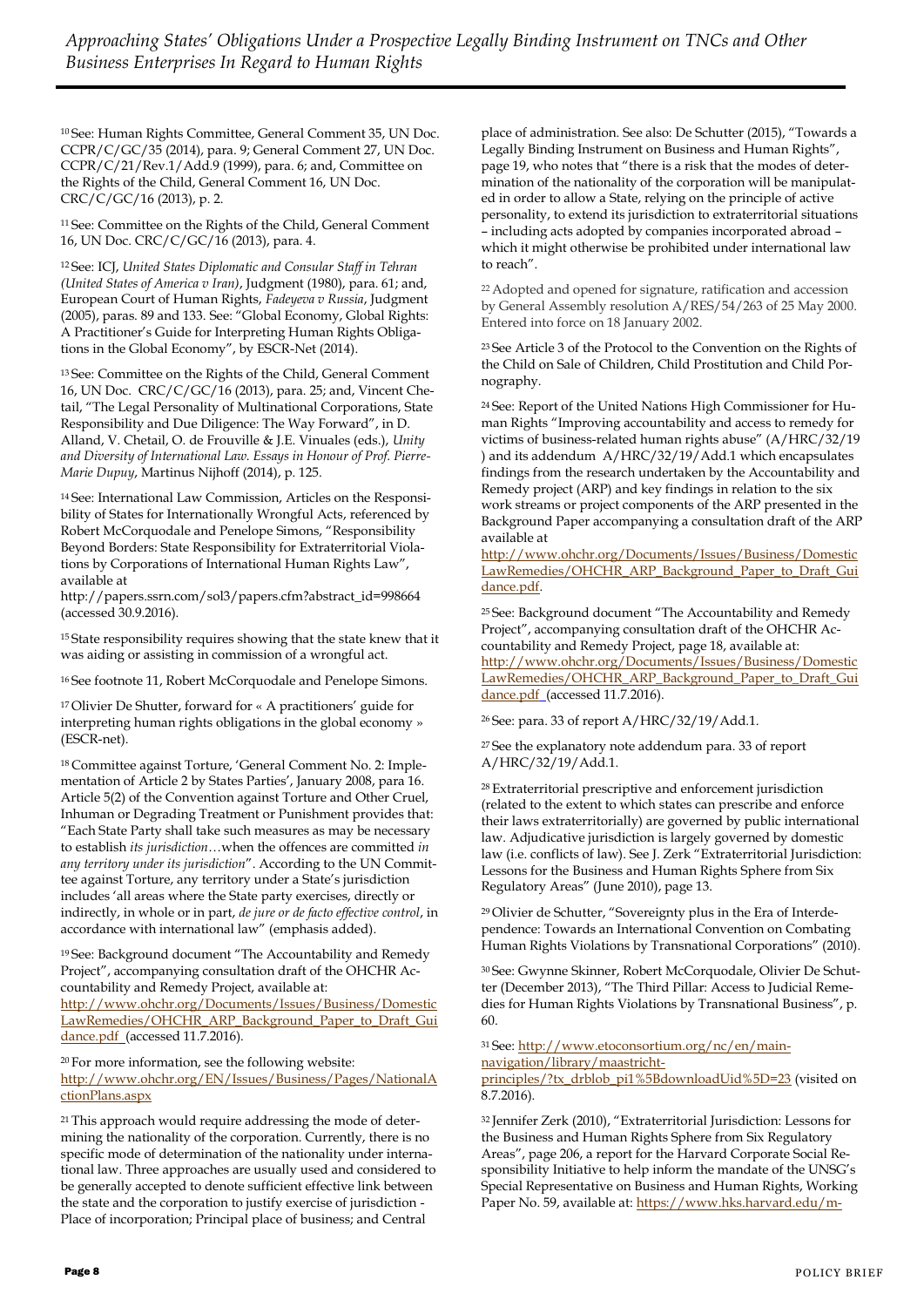#### [rcbg/CSRI/publications/workingpaper\\_59\\_zerk.pdf](https://www.hks.harvard.edu/m-rcbg/CSRI/publications/workingpaper_59_zerk.pdf) (accessed 11.7.206).

<sup>33</sup>Ibid, page 18.

<sup>34</sup>See: Olivier De Schutter (2010) "Sovereignty-plus in the Era of Interdependence", page 6, CRIDHO Working Paper.

<sup>35</sup>Ibid, page 7.

#### <sup>36</sup>Ibid, page 5.

<sup>37</sup>The doctrine of *forum non conveniens* allows a court, whose jurisdiction is established under the applicable rules, to decline to hear a case if it finds that it is an inappropriate forum or that another forum would be more appropriate. It is based on the idea of discretionary dismissals of specific cases, leading into an assumption that jurisdictional rules are sometimes too broad, resulting in the allocation of jurisdiction to a court which is not an appropriate (or not the most appropriate) forum. Forum non conveniens is applied almost exclusively in common law countries such as the United States, United Kingdom, Australia and Canada. The effects of this doctrine were seen in the Bhopal case and the Asbestos Miners case. See: "A Critique of the Doctrine of Forum Non Conveniens", markus a petsche, Taylor's University (2011).

<sup>38</sup>Presentation by Richard Meeran at the first meeting of the open-ended working group on transnational corporations and other business enterprises with respect to human rights (6-10 July 2015).

<sup>39</sup>With the exception of the Member State of Denmark.

40 Article 4 (1) of the Brussels Regulation provides that a corporation which is 'domiciled' in an EU Member State could be sued in that Member State. Article 4 states: "1. Subject to this Regulation, persons domiciled in a Member State shall, whatever their nationality, be sued in the courts of that Member State". Article 63 (1) of the Brussels Regulation: the domicile of legal persons or companies is determined by the jurisdiction where it has its: (a) statutory seat, or (b) central administration, or (c) principal place of business".

#### <sup>41</sup>See :

[http://curia.europa.eu/juris/liste.jsf?language=en&num=C-](http://curia.europa.eu/juris/liste.jsf?language=en&num=C-281/02)[281/02](http://curia.europa.eu/juris/liste.jsf?language=en&num=C-281/02)

42 Gwynne Skinner, Robert McCorquodale, Olivier De Schutter (December 2013), "The Third Pillar: Access to Judicial Remedies for Human Rights Violations by Transnational Business".

<sup>43</sup>Ibid.

<sup>44</sup>Ibid.

<sup>45</sup>Background Paper accompanying a consultation draft in relation to the Office of the High Commissioner for Human Rights Accountability and Remedy Project, page 18, available at

[http://www.ohchr.org/Documents/Issues/Business/Domes](http://www.ohchr.org/Documents/Issues/Business/DomesticLawRemedies/OHCHR_ARP_Background_Paper_to_Draft_Guidance.pdf) [ticLawRemedies/OHCHR\\_ARP\\_Background\\_Paper\\_to\\_Draft](http://www.ohchr.org/Documents/Issues/Business/DomesticLawRemedies/OHCHR_ARP_Background_Paper_to_Draft_Guidance.pdf) [\\_Guidance.pdf.](http://www.ohchr.org/Documents/Issues/Business/DomesticLawRemedies/OHCHR_ARP_Background_Paper_to_Draft_Guidance.pdf)

<sup>46</sup>Background Paper accompanying a consultation draft in relation to the Office of the High Commissioners for Human Rights Accountability and Remedy Project, page 18, available at

[http://www.ohchr.org/Documents/Issues/Business/Domes](http://www.ohchr.org/Documents/Issues/Business/DomesticLawRemedies/OHCHR_ARP_Background_Paper_to_Draft_Guidance.pdf) [ticLawRemedies/OHCHR\\_ARP\\_Background\\_Paper\\_to\\_Draft](http://www.ohchr.org/Documents/Issues/Business/DomesticLawRemedies/OHCHR_ARP_Background_Paper_to_Draft_Guidance.pdf) [\\_Guidance.pdf.](http://www.ohchr.org/Documents/Issues/Business/DomesticLawRemedies/OHCHR_ARP_Background_Paper_to_Draft_Guidance.pdf)

#### <sup>47</sup>Available at :

[https://rm.coe.int/CoERMPublicCommonSearchServices/Displ](https://rm.coe.int/CoERMPublicCommonSearchServices/DisplayDCTMContent?documentId=09000016800656ce) [ayDCTMContent?documentId=09000016800656ce](https://rm.coe.int/CoERMPublicCommonSearchServices/DisplayDCTMContent?documentId=09000016800656ce)

48 See Preamble of the European Convention on Mutual Assistance in Criminal Matters. Other examples of conventions that tackled cross border cooperation for the purposes of preventive, investigative and enforcement efforts include: UN Convention against Transnational Crime, ILO Convention on the Worst Forms of Child Labor, the Convention on the Rights of the Child including the Protocol on the Sale of Children, Child Prostitution and Child Pornography.

49 Ralf Michaels, "Recognition and Enforcement of Foreign Judgments", 2009 Max Planck Institute for Comparative Public Law and International Law, Heidelberg and Oxford University Press.

<sup>50</sup>Ibid.

<sup>51</sup>Ibid.

<sup>52</sup> International comity is the recognition which one nation allows within its territory to the legislative, executive or judicial acts of another nation having due regard both to international duty and convenience, and to the rights of its own citizens or of other persons who are under the protection of its laws. See: "Enforcement of foreign judgments on the basis of international comity", available at: [http://www.sebalulule.co.ug/?p=257.](http://www.sebalulule.co.ug/?p=257)

#### <sup>53</sup>See:

[http://curia.europa.eu/common/recdoc/convention/en/c](http://curia.europa.eu/common/recdoc/convention/en/c-textes/brux-idx.htm)[textes/brux-idx.htm](http://curia.europa.eu/common/recdoc/convention/en/c-textes/brux-idx.htm)

<sup>54</sup>EFTA (The European Free Trade Association) includes: Iceland, Liechtenstein, Norway and Switzerland.

55 Oliver Browne (October 2012), "Reform of the Brussels Regulation: Developments in Questions of Jurisdiction and the Recognition and Enforcement of Judgments across the European Union", Latham and Watkins, The London Disputes Newsletter, available at: [https://m.lw.com/thoughtLeadership/reform-of](https://m.lw.com/thoughtLeadership/reform-of-brussels-regulation)[brussels-regulation](https://m.lw.com/thoughtLeadership/reform-of-brussels-regulation) .

<sup>56</sup>Ibid.

<sup>57</sup>Ibid.

<sup>58</sup>The Agreement has 18 signatories and 10 Member State Parties, including: Argentina, Bolivia, Brazil, Colombia, Ecuador, Mexico, Paraguay, Peru, Uruguay, and Venezuela. The 1984 Inter-American Convention on Jurisdiction in the International Sphere for the Extraterritorial Validity of Foreign Judgements (La Paz Convention), is devoted primarily to elaborating the meaning of the phrase 'competent in the international sphere' under Article 2 of the Montevideo Convention. See: Jose Daniel Amado (1990), "Recognition and Enforcement of Foreign Judgements in Latin American Countries: An Overview and Update".

#### <sup>59</sup>Available at:

[http://www.uncitral.org/uncitral/en/uncitral\\_texts/arbitration](http://www.uncitral.org/uncitral/en/uncitral_texts/arbitration/NYConvention_status.html) [/NYConvention\\_status.html](http://www.uncitral.org/uncitral/en/uncitral_texts/arbitration/NYConvention_status.html)

#### <sup>60</sup>Available at:

[http://www.oas.org/juridico/english/treaties/b-35.html,](http://www.oas.org/juridico/english/treaties/b-35.html) currently has 19 State Parties, including: Venezuela, Uruguay, United States, Peru, Paraguay, Panama, Nicaragua, Mexico, Honduras, Guatemala, El Salvador, Ecuador, Dominican Republic, Costa Rica, Colombia, Chile, Brazil, Bolivia, Argentina.

61 Number of States and REIOs (regional economic integration organisations) bound by this Convention: 30 (as of September 2016). See: